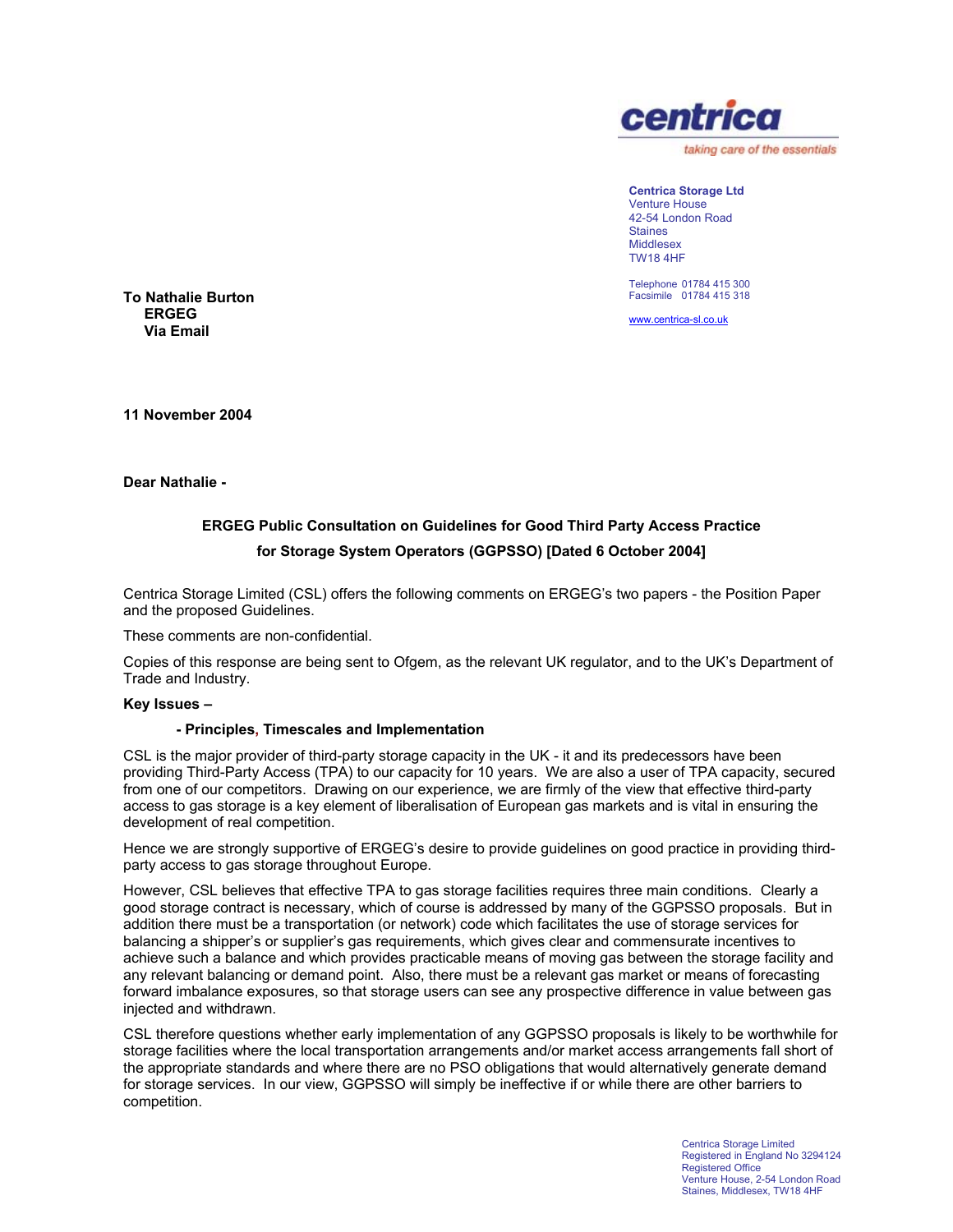In addition, although there are many experienced users of storage capacity anxious to spread their presence and activities into new markets, CSL believes that there will normally tend to be a "maturing" phase for most storage services – as new players become familiar with the access rules for the services and how they can best be used in particular local environments. Hence CSL recommends that the relevant regulatory authorities should be prepared to be flexible in the required implementation plans for the various markets. We believe that the aim should be to introduce basic TPA as quickly as possible, comprising for example, standard bundled units of capacity and support for secondary trading of unbundled capacity elements, with operating rules which are as flexible as the facility and the transportation system can accommodate. We naturally would recommend that existing TPA practices which have proved attractive to users are considered as possible models.

However, we further believe that it is likely to be impractical to seek to insist on storage operators (or in some cases their users and potential users) moving immediately to very complex arrangements where there may be no urgent need. We strongly urge that any adopted GGPSSO document should admit timescales which are practical taking into account the current position in a market and the aspirations of potential storage users.

This may mean that a more flexible approach to deadlines than in the current draft papers is appropriate.

# **- Storage Revenue Risks**

A further major issue in such immature markets centres on the risk that a SSO offering TPA may find that demand for such services is low at prices needed to cover the SSO's costs.

Where rTPA applies, the regulator should take into account the SSO's potential sales and income levels in assessing the likely outcome of any pricing proposals. Ideally, the SSO should receive an appropriate rate of return on investment taking into account the predicted storage utilisation.

However, care needs to be taken to try to avoid the risk that prices are set which would cover the SSO's costs if all (or nearly all) the storage capacity is sold but which might result in insufficient capacity being sold. In this event, the SSO might fail to get enough revenue to justify retention of the storage facility but, especially where this is a result of distortions during a transition to a competitive market, the regulator might conclude that closure of the storage facility is not in the long-term interests of the relevant market.

Increasing the tariffs would clearly not be likely to solve the problem, so the regulator would need to consider how a SSO in such a situation should be remunerated for keeping the storage facility operational, and how the resultant cost should be funded.

We believe in general that a major issue for regulators and for European Storage Operators should be how pricing issues are best addressed where "market forces" might result in insufficient costs to justify ongoing retention of storage facilities, despite the widely-expressed concerns over future security of supplies and the possible need of marginal storage facilities to assist with future PSOs; and we think the ERGEG paper should recognise this though it may not strictly be a "GGP" matter.

Indeed, it seems very desirable that regulators contemplating pressing for storage TPA where other arrangements may currently exist should consider whether the change may risk a loss of storage capacity which might jeopardise security in the short- or long-term.

#### **ERGEG Position Paper**

#### **- The Choice between negotiated and regulated access to storage services**

CSL would observe that the Paper refers to "negotiated and/or regulated access" as if these are substantially distinct and mutually-exclusive approaches. As is widely known, the UK has facilities where some aspects of the storage services are regulated and other aspects are negotiated, as well as some facilities that are exempt from the requirement to provide third-party access. For example, general contract and access terms may be subject to regulation while prices for services can be negotiated (subject to non-discrimination requirements). We suggest that the two papers should make clear that a flexible approach to regulation such as this is relevant and desirable.

#### **- Transparency requirements**

In our view, the general comments about the desirability of publishing "on-line" information covering "commercial and operational" areas have failed to take account of a potential severe and discriminatory commercial exposure for some SSOs.

CSL supports the on-line publication of substantial commercial and operational information, and indeed has a web-based system that provides a wide range of information, some password protected.

> Centrica Storage Limited Registered in England No 3294124 Registered Office Venture House, 2-54 London Road Staines, Middlesex, TW18 4HF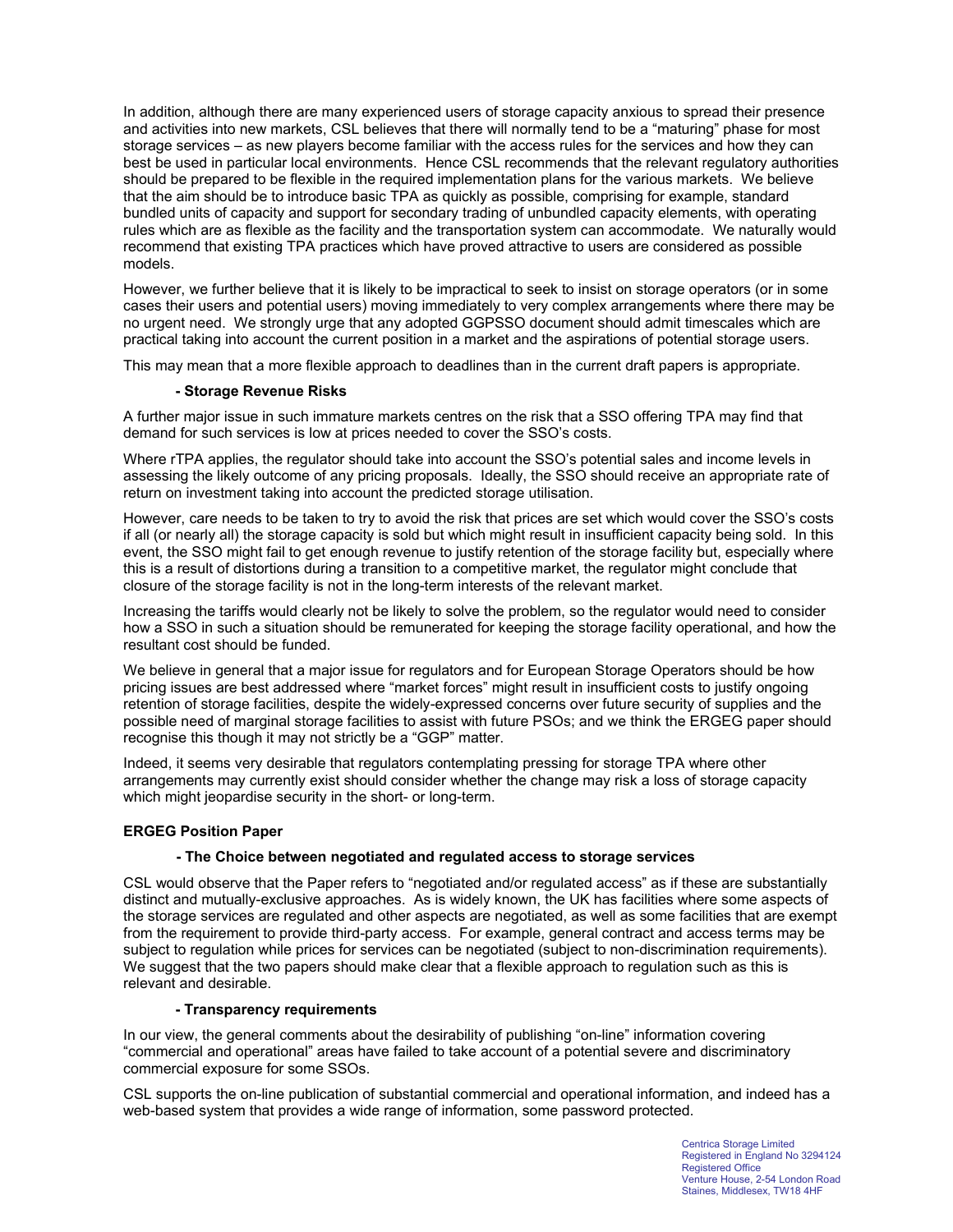However, the ERGEG comments appear to have been taken by some parties to embrace publication of "realtime" information on gas flows and gas holdings (based on the references to "real time" information in paragraphs 6.1 and 6.6 of the Draft Guidelines), and this would pose several significant issues.

First, this type of information is expensive to provide, and arguably the cost is rarely justifiable.

Second, any proposal that a SSO must provide "real-time" information to cover gas flows and gas holdings would be discriminatory unless at least all other major system entry points serving any relevant market are also required to provide similar information: storage services can provide a valuable source of flexibility but usually are alternatives to other forms of flexibility – having such information from one type of source published, while comparable information about other types of flexibility is not, will generally reduce the perceived value of storage services and thereby disadvantage affected storage operators.

Third, and most importantly, if storage operators are providing a "nominations whole" service as envisaged by paragraph 3.4 of the Guidelines paper, then the SSO is normally compelled to buy or sell gas to meet the differences between physical flows and aggregate net nominated flows. If the physical flow data is published "in real time", then the market participants will be able to see if flows into the storage facility alter – in particular, they will be able to see if there were a failure and flows reduce suddenly. This would leave the SSO exposed to selling gas (if the failure were on injection) or buying (for a withdrawal failure). The SSO would be a "distressed" seller or buyer, and the market would be aware of his position and exposure. This would be blatantly discriminatory, unless comparable real-time data would be available for all other entry points and for major exit points.

Simply, the principle of "holding whole" is incompatible with the publication of real-time gas flows.

In this context CSL believes that the principle of having "nominations whole" (where practicable in the light of the local balancing regime) is more important and valuable to customers than any form of real-time information on gas flows.

On the other hand, if customers' gas flow allocations into or out of storage facilities are based on actual flows, then clearly prompt information on changes in flow rates are very valuable to those customers, and the value may generally justify the costs of providing such information. CSL therefore concludes and recommends that publication of real-time flow information may be appropriate where customers' flow allocations will normally be determined or affected by actual gas flows in or out of a facility but that such publication cannot be appropriate where storage customers' nominations will usually be "allocated whole".

CSL considers that this should be made clear in Section 6 of both papers.

CSL provides other detailed comments in the later discussion on Section 6 of the Guidelines.

CSL also recommends more clarity regarding circumstances where publication of aggregate nominations or inventory levels might provide information about an individual customer's activities. Specifically CSL suggests that any related obligation might be waived either if 85% of the operational space capacity in a facility is held by two or less customers. This aspect is amplified in our later comments on Confidentiality Requirements.

#### **GGPSSO Proposals**

#### - **General Comments**

By way of background, CSL is firmly in support of steps to ensure that effective TPA to storage services is available throughout Europe and also firmly supports the agreement of Guidelines for Good Practice (GGP) for Storage Operators (SSOs) which could cover the provision of TPA and also the interactions with the adjacent transporter (TSO).

Overall, we support the intention of producing a "minimum set of requirements" for SSOs offering TPA. However we remain of the view that the ERGEG paper is in some cases over-prescriptive and includes in our view material that goes beyond the realistic "minimum" - specific examples are quoted later in this response.

CSL also offers in this response a number of recommendations intended to clarify some aspects which could be interpreted in more than one way.

On the whole, CSL would not be seriously affected by the ERGEG proposals: they largely reflect what CSL and its customers do except in respect of publication of capacity and operational information. However CSL is keen to ensure that any accepted guidelines reflect what is reasonable, fair and appropriate as "Europe-wide" norms and that the proposals for implementation do not create inappropriate pressures given the likely shortterm benefits achievable.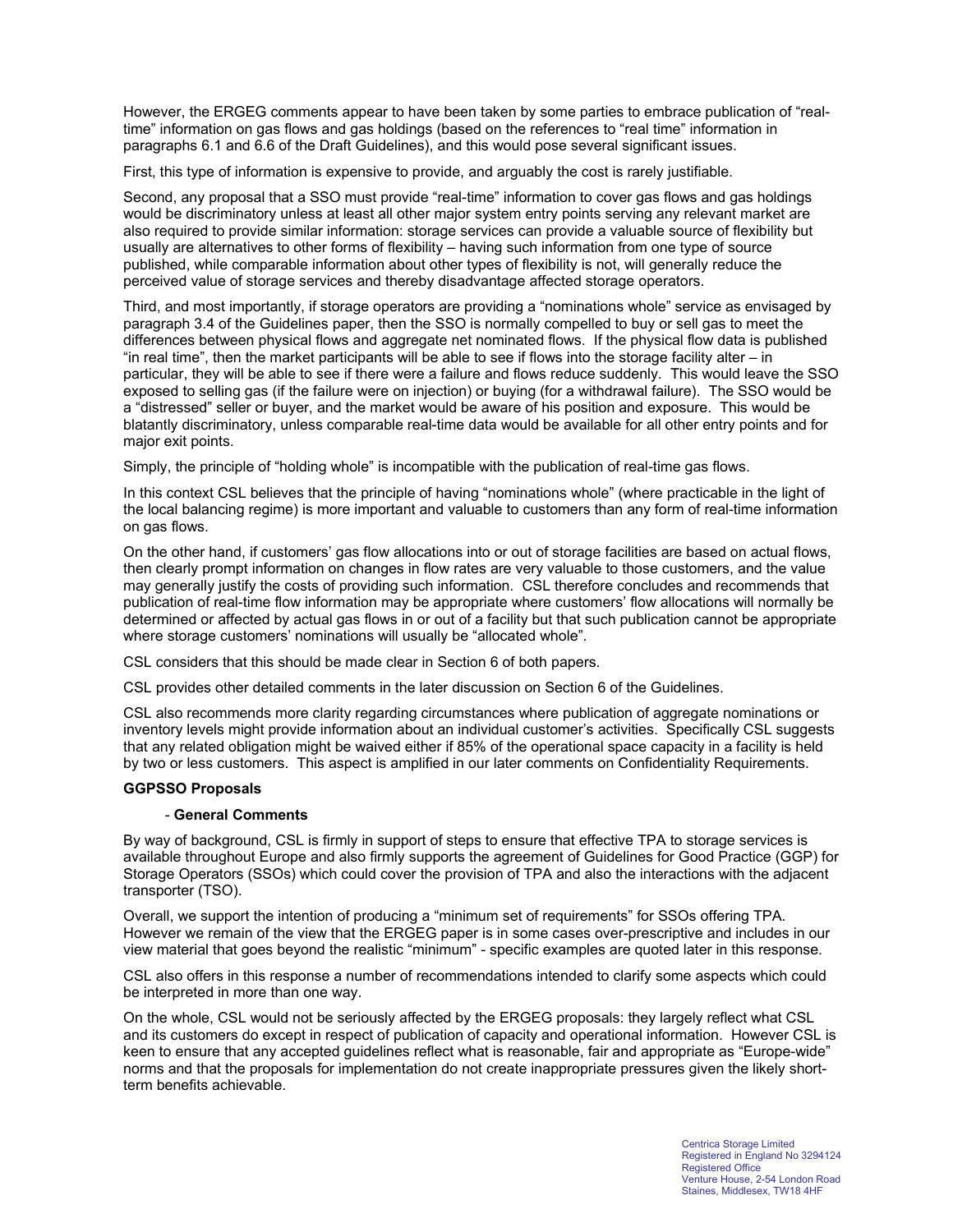### **- Timescales**

At present the paper includes comments on implementation by 1 April 2005 in paragraphs 3.8 (provision of TPA services) and 6.10 (publication of information). Although CSL supports the effective availability of TPA as soon as is practicable, we think the suggested timescale is over-ambitious in a Europe-wide context and (as noted earlier) we consider that where inadequate related infrastructure and systems are not in place early implementation may provide insufficient benefits to justify the costs.

In general we believe that the issues of timescales justify a more flexible treatment, and we recommend the following approach would be more appropriate, and best inserted at the end of the introductory section - "As soon as possible, SSOs and National Authorities should agree timescales for implementing the agreed guidelines. The timescales should reflect the needs of the potential storage users in relevant markets and the pace of developments in the individual markets while avoiding undue discrimination between SSOs and avoiding conflict with ongoing contractual commitments unless these are to be terminated."

CSL further considers the national regulators should be able to allow exemptions from any proposed timescales where they consider these to be in a national interest, particularly where markets may not be mature or competitive in non-storage respects.

# **- Section 1 - Roles and responsibilities of Storage System Operators**

In respect of paragraph 1.2b, we recommend deletion of the words "and transparent". TPA should be nondiscriminatory, but "transparency" of the TPA services available at "nTPA" sites seems inappropriate as this could discriminate against the interests of the SSO and certain customers for no good reason.

In addition we support the view expressed by EFET that the SSO should provide a financially firm service and avoid exposing users to undue risks beyond the user's control – we would not oppose such a comment in Section 1.

In the light of comments at the Brussels meeting in June, it may be useful if the paper stresses that a SSO's responsibility for delivering (or accepting gas) is limited to the connection point with the adjacent TSO's system. SSOs cannot provide support or flexibility elsewhere: users will need (or have to procure) transportation capacity rights to move gas between transportation zones or to other exit points. This is not an issue that SSOs can address or an issue for a storage GGP - rather it is a transportation GGP matter.

#### **- Section 2 - Role of Storage Users**

In 2.1a, we recommend that a more accurate wording would be that Storage users shall be responsible "…. for providing gas for injection into and accepting gas on withdrawal from storage facilities ....".

We recommend the inclusion of a comment that "A Network Code may require storage users to be prepared to provide gas and/or storage capacity for security of supply or network balancing purposes."

#### **- Section 3 - Necessary TPA services**

CSL does not oppose the proposal (paragraph 3.4) that subject to the availability of an appropriate balancing regime the SSO should offer at least a guaranteed firm service with nominations kept whole. However, this means that in the event of operational failures storage operators may have to buy or sell gas, and this needs to be considered alongside any obligation to publish physical flow data in "real time" as could be construed from paragraphs 6.5 and 6.6. The underlying issue is as summarised earlier and is further discussed below.

CSL notes that the phrase "subject to Force Majeure" has been omitted from paragraph 3.4 since the 6 September draft. We do not oppose the deletion of the phrase, as it could have been taken to imply that where such agreements exist the only exemption from the "nominations whole" principle would be in the case of Force Majeure. Reflecting custom and practice, there should be a number of circumstances where the customers' nominations would not be held whole, although the circumstances should occur rarely: the arrangements would naturally form part of non-discriminatory contract terms, and where such terms are regulated would obviously be agreed with the regulatory authority.

Conversely, CSL is surprised by the deletion of "including use-it-or-lose-it arrangements" from paragraph 3.3c - despite the reference to discouraging hoarding in 4.3, we consider this to be an important "anti-hoarding" principle, which could be a fundamental aspect of any GGP.

More broadly, we consider that the wording in Paragraph 3.3 may understate the importance of "Standard Bundled Units" as the basic "building block" for capacity holdings. As was discussed at the recent GTE-Eurogas workshop, it is convenient both for users and for SSOs if SBUs based of the operating parameters of the storage facility form the nucleus of normal capacity holdings; but it is also very desirable that customers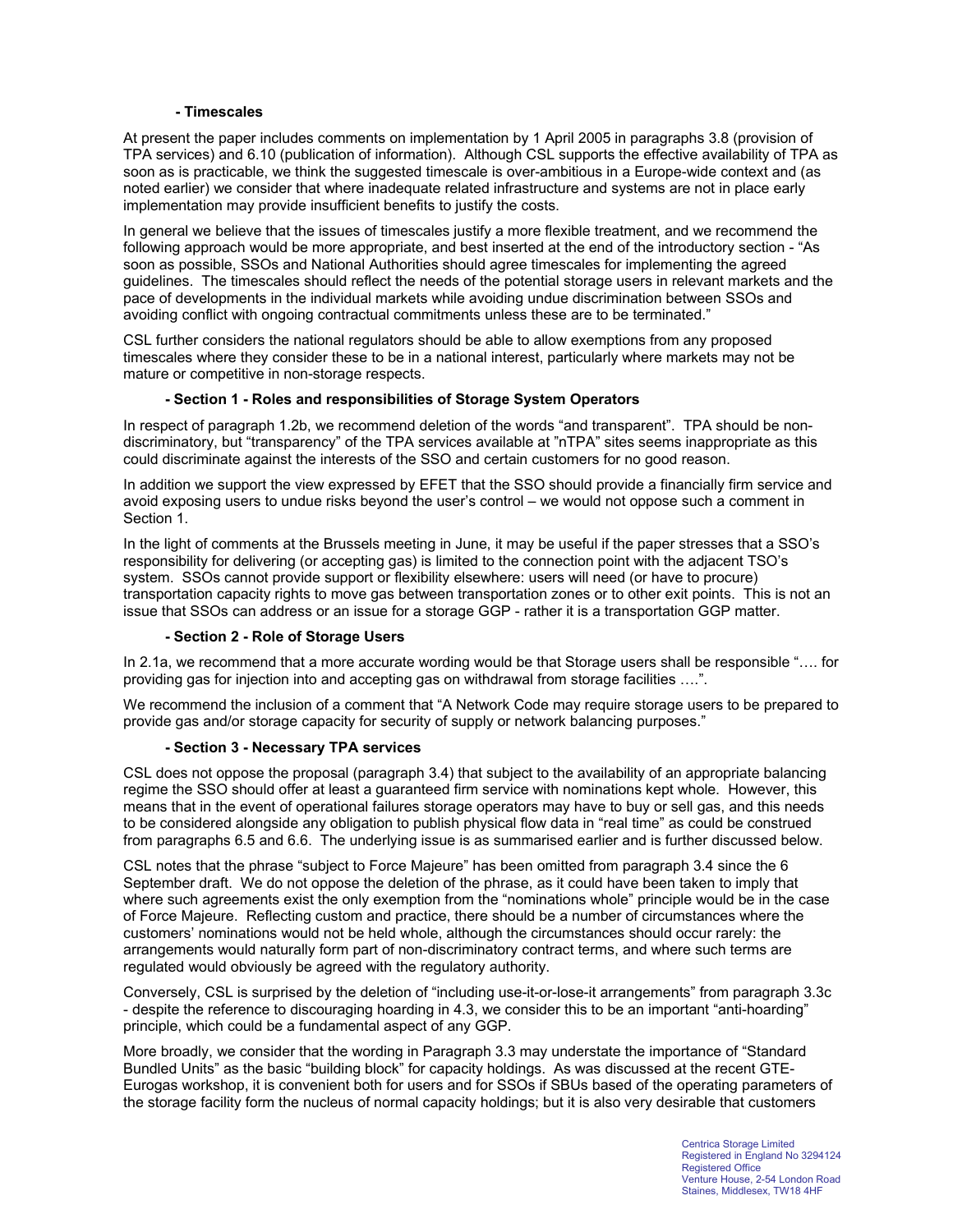can restructure such holdings as easily as possible, and this is likely to be best addressed by the SSO offering user-friendly means of trading unbundled capacity.

It may be that demand for storage services at some locations is such that some capacity should be "partitioned" for initial sale as unbundled capacity, but a similar effect can be achieved if the SSO is prepared to be a counter-party in sales of unbundled capacity, for example by quoting prices at which they are prepared to buy back some unbundled capacity which would be offered for re-sale.

We also consider that the phrase "down to a minimum period of one day" is unhelpful – a more useful approach would be to emphasise that services should be available both day-ahead and within-day when possible.

CSL therefore suggests the following alternative text for paragraph 3.3 -

*"3.3 ... a menu of services, including the following:*

 *a) capacity will be substantially sold as bundled services (SBUs) comprising injectability, space and deliverability, with ratios determined by the facility's technical parameters,*

 *b) the above will be complemented by unbundled services where commercially & economically viable and where requested by storage users,*

 *c) an appropriate range of both long-term (> 1 year) and short term firm services (< 1 year) will be offered,*

 *d) short term interruptible storage contracts and services will be offered through the release of unutilised injectability, space and deliverability (Use-It-Or-Lose-It).*

*The primary aim is to ensure that SSOs provide flexible primary services, where commercially & economically viable, such that storage users are able to shape the storage service required through the SSO releasing bundled, unbundled and interruptible services as appropriate. In addition, the users will be able to restructure capacity holdings by means of secondary trading of unbundled capacity, and should be able to acquire capacity day-ahead and within-day wherever this is practicable."*

We observed earlier that the comment (para 3.8) that all storage operators should provide all the TPA facilities by April 2005 seems very ambitious: we would expect national regulators to want to set suitable and realistic deadlines for all facilities in a country and to do so consistently and fairly, but not necessarily using the same date for all sizes or types of facilities.

#### **Section 5 – Confidentiality Requirements**

CSL recommends that this section is expanded to address circumstances where publication of aggregate nominations or inventory levels might provide information about an individual customer's activities. Specifically CSL suggests that any obligation to publish information on flows or inventories might be waived if 85% of the operational space capacity in a facility is held by two or less customers. Our later comment on paragraph 6.5 addresses this too.

#### **Section 6 - Transparency requirements**

CSL believes that any information publication obligations should be non-discriminatory, and that requirements should apply even-handedly to similar or competing storage facilities, particularly of course where publication may be seen as commercially sensitive by the SSO or by the SSO's customers.

In general CSL would expect regulators not to require information to be published in respect of storage facilities when reasonably comparable information is not being required in respect of competing sources of flexibility, which may include offshore or onshore production facilities. But we favour regulators having the ability to seek additional information "as needed", and that such information may be published where there is a need and its publication is not likely to be commercially harmful to the SSO or the SSO's customers.

A further general point is that we recommend the paper should distinguish between information to be released into the public domain and information which would be released to "customers" (which would include companies who have signed all the SSO's documentation but who might have no capacity holdings at certain periods). The prompt publication in the public domain of failure/outage information may harm the SSO's customers if they have to re-balance for the duration of an outage.

However, care is needed to identify realistic and fair "minimum" publication requirements. The information obligations adopted should reflect market needs and avoid unnecessary costs.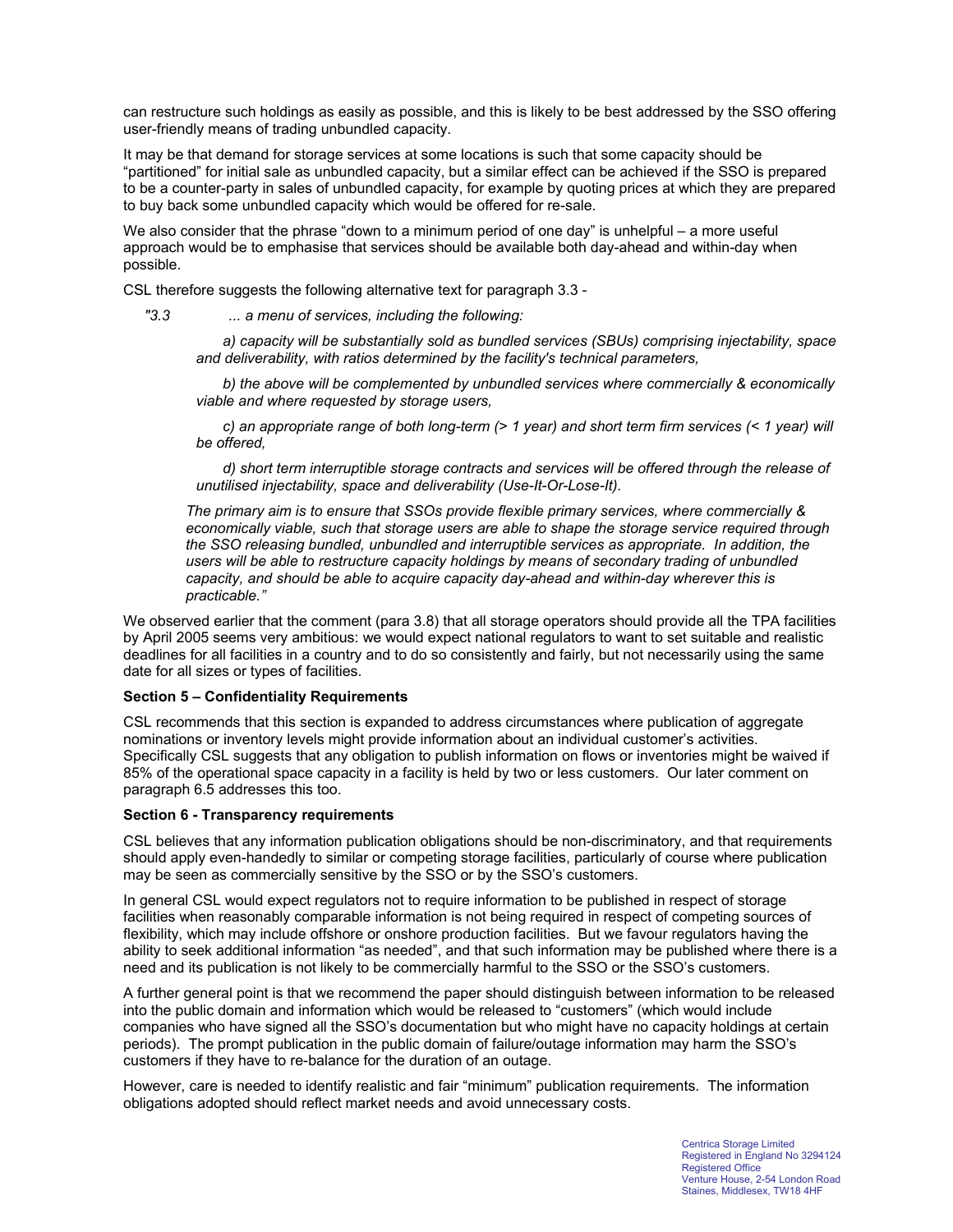Generally we do not consider that that the costs of providing "real-time" information to customers or the public are worthwhile. CSL provides its customers with on-line hourly information on their injection and withdrawal allocations and predictions, and this has proved sufficient for users' needs. We therefore believe that the proposal that "information should be provided on a real-time basis if required by system users" is fundamentally unsound.

We accept that prompt knowledge of a facility failure may be of market value. However, as discussed earlier, unless similar "real time" information is to be made available for all sources of gas to a relevant market any SSO providing a "nominations whole" service would be seriously disadvantaged by the publication (as may storage customers), and we do not consider that such SSOs can reasonably be required to provide such information.

In addition, the phrase "if required by storage users" (in respect of real-time information, paragraph 6.1) is impracticable. It introduces issues of how best to consult with users on this area and how to deal with conflicting opinions. If necessary, the relevant regulator should determine whether publication is appropriate.

Publication of information relating to planned maintenance (to paragraph 6.7) is reasonable, but the issue of publishing information on unplanned maintenance, or flow rates which would reveal this, must be affected by what rights the storage operator has to fail to honour the customers' nominations - if customers' nominations are held whole for some or all of an unplanned/unforeseen outage (or capacity reduction) the publication of such information will generally expose the storage operator to additional cost as any affected market reacts to the information on flow restriction, and will do so in a discriminatory way unless comparable failure information is provided for all other sources of gas and flexibility. The SSO would become a "distressed" buyer or seller of gas, and as no other comparable organisation would be in this position the proposal must be unduly discriminatory.

Obviously several of the areas envisaged by Paragraphs 6.5 can be argued to be commercially sensitive for storage operators with active competitors in a relevant market unless those competitors can be obliged to publish similar information.

Specifically we believe that the publication of "real-time" "storage level", "working gas", "technical capacity" and aggregated inflows and outflows" data, as envisaged in paragraphs 6.4/5, exposes the storage operator to unreasonable risk when linked to holding nominations whole.

Hence CSL considers that the GGPSSO proposals should discriminate carefully between information that would be provided promptly or "real-time" and information that would be provided retrospectively.

However, CSL generally favours publication of information by "on-line" means. CSL supports publication online of standard contractual terms and with providing customers with on-line access to information relating to their own activities including nominations, capacity holdings, secondary market activity and likely charges. To the extent that methodologies and retrospective data are to be published they too can be made available online.

CSL does not consider that "[the] method of determining available storage capacity and the operational parameters including transparency on the rules of ownership and use of working gas" (6.4c) are really "commercial terms" that should be published, and believes that whether or not such information should be published should be a matter for the SSO's discretion.

In passing, the text relating to "flexibility tolerances" (6.4b) is unclear. CSL recommends that the text can be simplified, without material impact, to "services offered, the storage code (if applicable) and/or the main standard conditions for each service outlining the rights and responsibilities for all users (including rights for counter-flow injection and withdrawal nominations), rules relating to transfer of capacity and gas in store, and any PSO rules relating to enforced transfer of storage capacity rights linked to movements of end-users between suppliers." (This would thus address 6.5e too).

In respect of paragraph 6.5, CSL recommends that the information covered in 6.5c, d and e should for convenience be listed in paragraph 6.4.

As regards operational data, CSL would in principle support the publication of –

- aggregated customer nominations ("daily aggregated inflow and outflows", 6.5b), occasionally during a day, but promptly
- aggregate inventory levels ("storage level, including working gas", 6.5a) weekly or monthly, in arrears

CSL supports publishing maximum practicable annual capacity levels on-line at all times. However publishing the proportion of nominal capacity that has been sold could sometimes jeopardise seriously the SSO's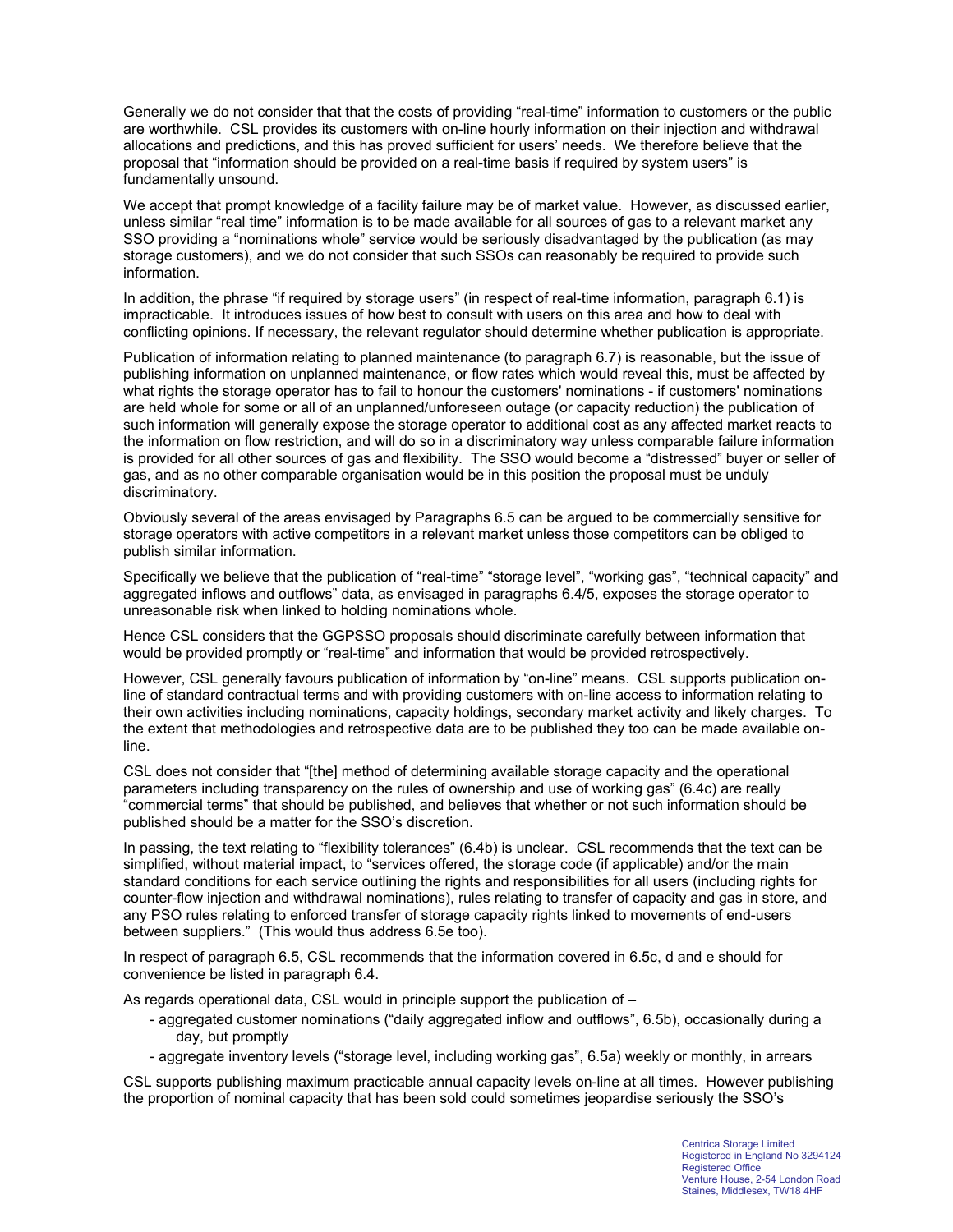commercial interests, and the decision whether or when to publish such information should therefore be for the SSO's discretion.

CSL therefore recommends the following text in lieu of the existing paragraphs 6.4-6 -

*"6.4 The following information should be provided on-line:* 

- *a in rTPA, the tariffs for each service offered shall be published ex ante with the derivation criteria attached (i.e. the underlying technical and economic reasons for establishing them). In nTPA, the main commercial conditions including the prices for core standard services must be published and updated whenever the SSO changes them; prices and underlying criteria should be made available to the national regulatory authorities at least in case of disputes;*
- *b services offered (including maximum nominal capacities available), the storage code (if applicable) and/or the main standard conditions for each service outlining the rights and*  responsibilities for all users (including rights for counter-flow injection and withdrawal *nominations), rules relating to transfer of capacity and gas in store, and any PSO rules relating to enforced transfer of storage capacity rights linked to movements of end-users between suppliers*
- *c storage capacity allocation, congestion management and anti-hoarding and re-utilization provisions, including auction terms where applicable*
- *d rules and charges applicable to storage penalties payable by storage users and compensation payments payable by the SSO to storage users*
- *e user-friendly instruments for calculating charges for a specific service (e.g. tariff calculator) and for verifying online the level of available capacity, including net and available firm and interruptible capacities*
- *f information on historical utilisation*
- *g maps indicating the location of their storage facilities and the connecting points of the storage facilities to the relevant network*
- *6.5 The following operational information shall be published online (in energy units, according to interoperability criteria) to system users:* 
	- *a aggregated customer nominations, on a number of occasions during a day as agreed with the Regulatory Authority*
	- *b aggregate inventory levels weekly or monthly*

*However the above obligation should be waived either if a facility has three or less active customers or if 85% of the operational space capacity in a facility is held by two or less customers."* 

Also, CSL recommends that the last sentence on daily maintenance logs (in 6.6) is deleted, as the proposal would create effort which would rarely be justified. Instead, such information could be made available to the national regulatory authorities "on request", but this does not warrant inclusion in GGPSSO.

Concerning paragraph 6.9, CSL supports views that SSOs should be entitled, but not required, to make charges in respect of support and systems to facilitate secondary-market trading of storage capacity and gas in store. This relates to paragraph 9.2 too.

In any event, CSL believes that a number of SSOs would have difficulty in implementing suitable information systems by 1 April 2005; however we accept that the scope for reference "to the relevant national authority" for possible temporary exemption should give reasonable comfort in such cases.

#### **Section 7 - Tariff structure and derivation**

As explained earlier, CSL recommends that a very important issue is that the regulator should take into account the SSO's potential sales and income levels in assessing the likely outcome of any pricing proposals. Ideally, where rTPA applies the SSO should receive an appropriate rate of return on investment taking into account the predicted storage utilisation, and care needs to be taken to try to avoid the risk that prices are set which would cover the SSO's costs if all (or nearly all) the storage capacity is sold but which might result in some capacity being unsold. Increasing any storage tariffs would clearly not be likely to solve the problem.

Regulators should generally be alert to risks that an SSO might fail to get enough revenue to justify retention of the storage facility: especially where this is a result of distortions during a transition to a competitive market, the regulator might conclude that closure of the storage facility is not in the long-term interests of the relevant

> Centrica Storage Limited Registered in England No 3294124 Registered Office Venture House, 2-54 London Road Staines, Middlesex, TW18 4HF